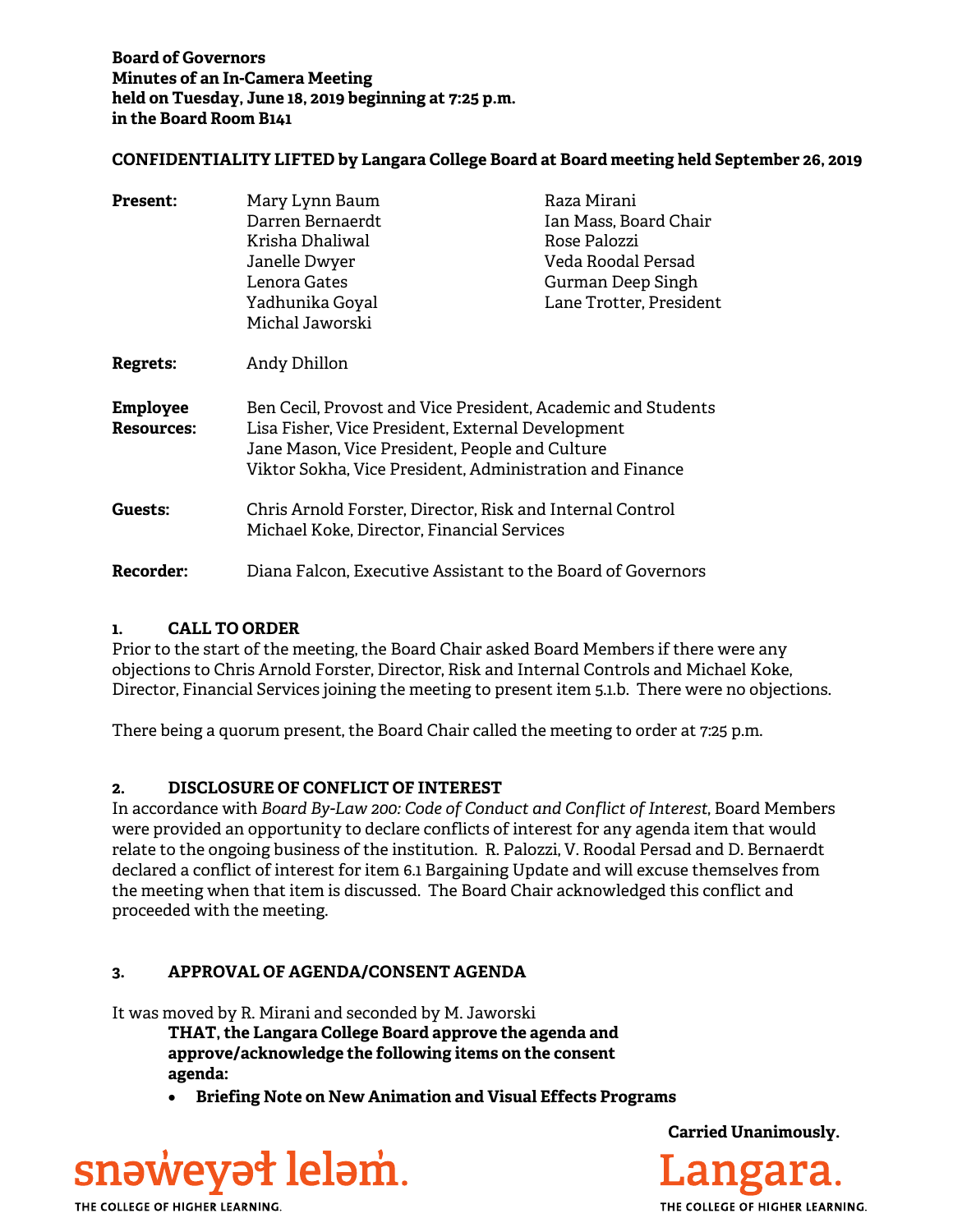## **4. APPROVAL OF MINUTES**

## **4.1 Minutes of In-Camera Meeting held March 28, 2019**

It was moved by M. Jaworski and seconded by G. Deep Singh **THAT, the Minutes of the In-Camera Meeting held March 28, 2019, be approved.**

### **Carried Unanimously.**

## **5. COMMITTEE REPORTS/ RECOMMENDATIONS/ APPROVALS**

### **5.1 Audit and Finance Committee**

### **a. Minutes of AFC Meeting held June 6, 2019**

In the absence of A. Dhillon, Chair of the Audit and Finance Committee, I. Mass, Board Chair, presented the Minutes of the Audit and Finance Committee meeting held June 6, 2019, attached to the agenda for information.

## **b. Ministry Inquiry – Policy Regarding the Acceptance of Cash**

V. Sokha highlighted the documents attached to the agenda regarding the Ministry's inquiry about a policy regarding the acceptance of cash. On May 28, 2019, the Minister of Advanced Education, Skills and Training sent a letter to all 25 public psi's with 3 questions that needed to be addressed (letter attached to the agenda for information).

V. Sokha highlighted the questions noting that cash payments are identified on the College website as "not preferred" even though we do accept cash payments. The quantity of cash payments received in excess of \$10,000 is negligible.

V. Sokha advised that the College does not currently have a cash acceptance policy but Financial Services will work with other areas of the college to create the required policy. He noted that in response to the request to the Ministry, the College will advise the Ministry that it will continue to use the FINTRAC threshold of \$10,000 until a policy is in place. It will take approximately 12 months to ensure we have appropriately engaged departments, have looked at the issue and addressed it appropriately even if it means lowering the threshold. He advised that most students prefer to pay by cash so they do not risk getting dropped from a course because banks can take 1-3 days before the funds are received by the College. He further noted that there are some inherent controls in place (i.e. in order to pay for a course, you have to be accepted by the College, etc.).

In response to a Board Members question if this is something we can work on collaboratively as an institution since it is a Ministry mandate, it was noted that not many institutions have this policy in place so we will work with other institutions and the Ministry to develop this policy. FINTRAC has templates that could be used so we don't have to reinvent the wheel, and the Ministry could



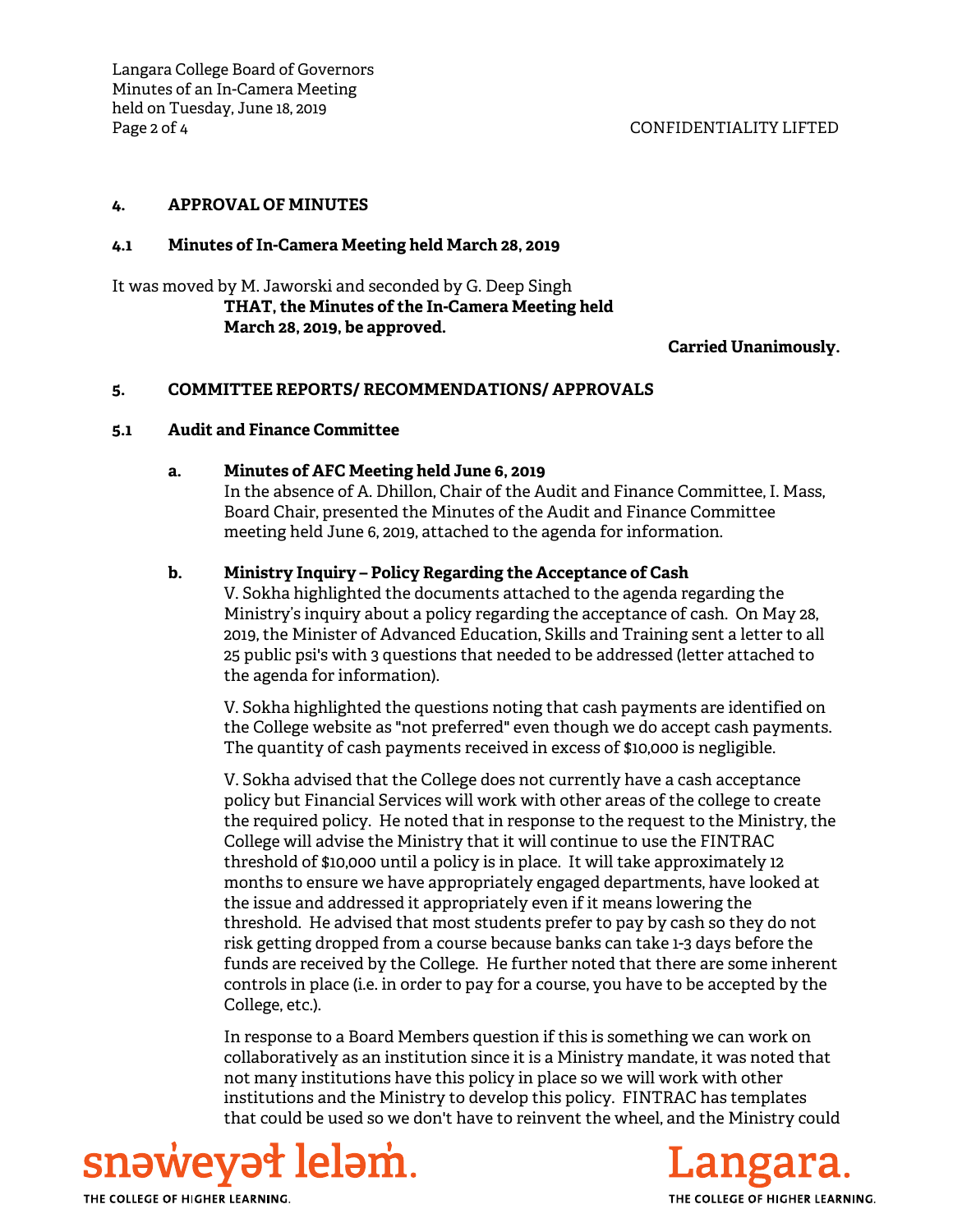Langara College Board of Governors Minutes of an In-Camera Meeting held on Tuesday, June 18, 2019 Page 3 of 4 CONFIDENTIALITY LIFTED

provide a template for all institutions once they have gathered the information they require.

It was moved by M.L. Baum and seconded by R. Mirani

 **THAT, the Board direct the Board Chair to provide a detailed response to the Minister's letter on behalf of the Board in regard to policy development.** 

**Carried Unanimously.** 

[It was noted that C. Arnold Forster and M. Koke left the meeting at 7:56 p.m.]

# **c. Executive Compensation Disclosure Report**

V. Sokha presented the 2018/19 Public Sector Executive Compensation Report attached to the agenda. He noted that the Audit and Finance Committee reviewed the report on June 6, 2019, and it is being recommended to the Board for approval to meet the Ministry deadline of June 30, 2019. Discussion ensued and Committee Member's questions were answered.

It was moved by K. Dhaliwal and seconded by J. Dwyer

 **THAT, the Executive Compensation Disclosure Statement for 201/2019 be approved for submission to the Ministry of Advanced Education, Skills and Training.** 

# **Carried Unanimously.**

# **5.2 Governance and Nominating Committee**

### **a. GNC Update**

J. Dwyer, Chair of the Governance and Nominating Committee, highlighted the report on GNC activities attached to the agenda for information.

# **6. FOR INFORMATION**

# **6.1 Bargaining Update**

Due to a conflict of interest, D. Berneardt, R. Palozzi and V. Roodal Persad left the meeting at 7:59 p.m. before presentation of this item.

J. Mason provided an update on the status of bargaining to the Board.

It was noted that D. Bernaerdt, R. Palozzi and V. Roodal Persad rejoined the meeting at 8:00 p.m.

# **7. LIFTING OF CONFIDENTIALITY**

It was moved by A. Dhillon and seconded by V. Roodal Persad **THAT, Confidentiality be lifted on the In-Camera Minutes of the Board meeting held January 24, 2019 except for anything related to Workday@Langara (ERP) or Risk.**



**Carried Unanimously.**